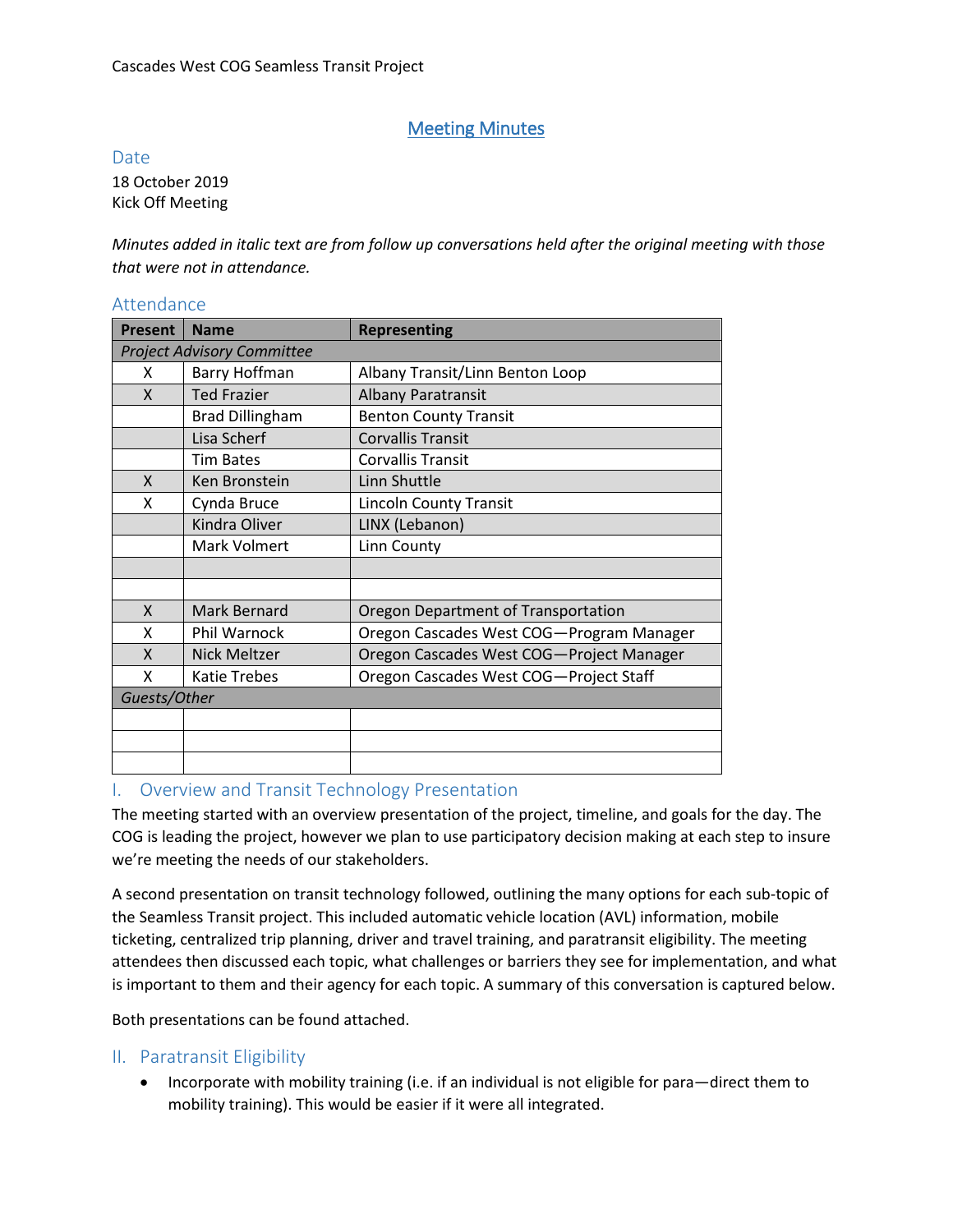- Current Practice: If eligible for one system (from other region or other state) eligible for all systems (Albany Transit at least)
- Could a regional form be used? With central processing?
	- o Who has access to these forms? Privacy and HIPPA are major concerns
- *Corvallis/Benton County*
	- o *Corvallis currently offers and is not interested*
- *LINX*
	- o *Does not have fixed route so this is not an issue*

## III. Driver/Travel Training

- Regular (monthly) notices would help providers remember what's available
- It would be great to use some TO money to "flag" the rural stops with reflective material. This would be a big help to drivers and has been done previously.
- A training on ADA reasonable accommodations would be useful
- Title VI Awareness (Programmatic and driver) training would be useful
- It would be good to target older populations for travel training
	- o Incorporate into literature from transit agencies
	- o Advertise
- Engage with younger riders
- 5307 money requires active travel training
	- o Solidify regionally
	- o Written agreement
	- o Capturing ADA referrals
- Dealing with difficult passengers for drivers would be another good training
	- o De-escalation
	- o Trauma informed care
- *Corvallis/Benton County:*
	- o *Benton County does not currently offer any training and welcomes any offerings*
	- o *Corvallis Transit is less interested in travel training as they currently provide that service*
	- o *Additional suggestions for training including human trafficking, mandatory reporting, mental health first aid and/or training to interact with folks that have intellectual/developmental delays*
- *LINX* 
	- o *Supports mental health first aid training*
	- o *ADA/Title VI training currently happens at ODOT conferences*
	- o *Dispatcher training on customer services and dealing with stress would be nice*
	- o *Dispatcher "technology" training. For using Excel, etc.*
- *Linn County*
	- o *Suggested bringing bus to events to show people how to board, pay fare, load bikes, etc. In person is key as it's less of a barrier*
	- o *Could also offer a certain number of free tickets to incentivize initial ridership*

### IV. Automatic Vehicle Location

• How does route information change when buses switch between routes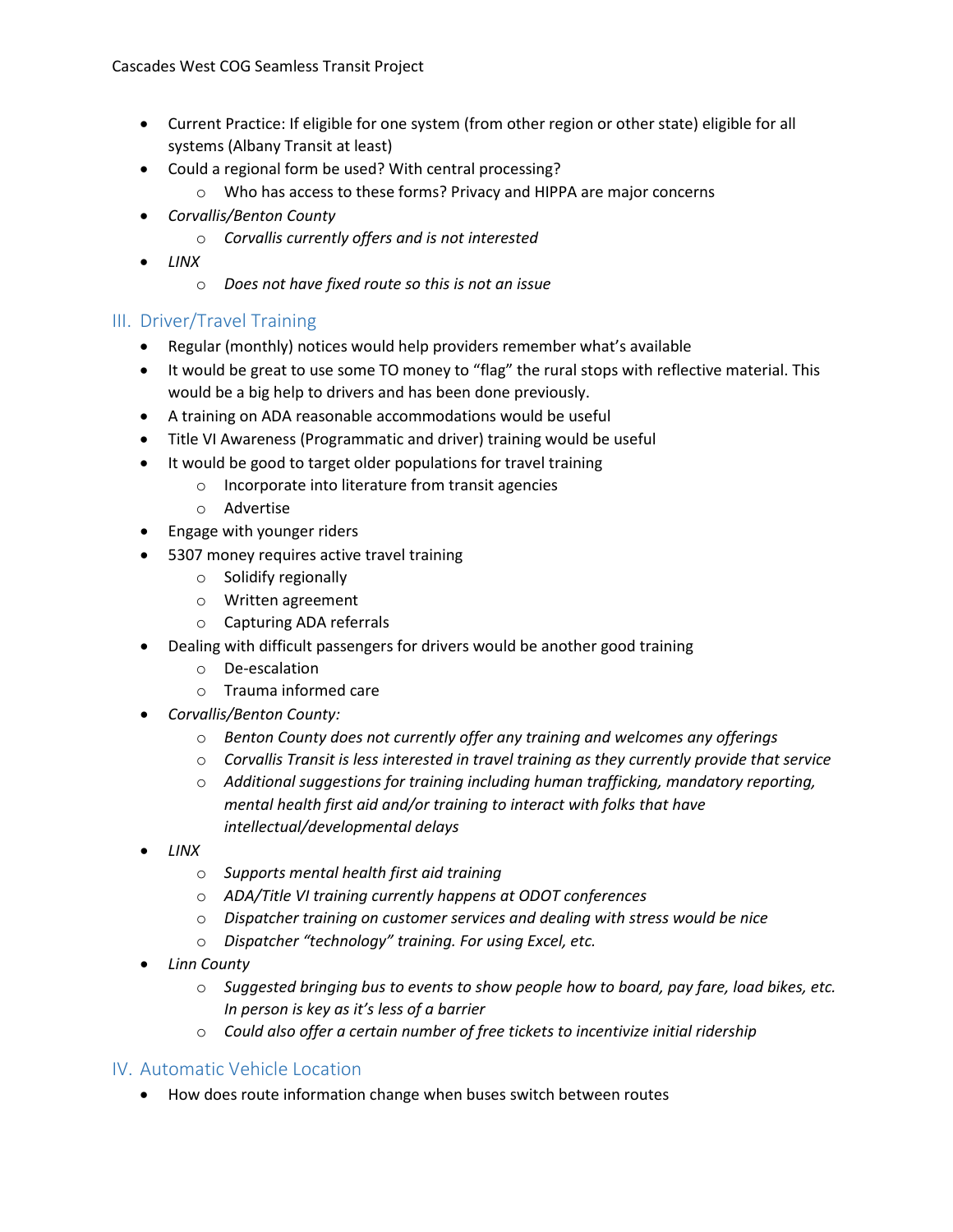- o Cynda mentioned she already has Swiftly, and it switches automatically
- o On time performance records are also useful for Lincoln County and there is interest for that in Linn County
- GTFS data should be pushed to multiple apps so it can integrate across systems
- Privacy for agency to see demand based routes while public cannot
- Anything we do now should be set up for future evolutions in technology
- Thinking about ongoing cost or replacement schedule for hardware is important
- *LINN County*
	- o *Important to integrate with what others are using if there's existing technology*
	- o *Operators should be allowed to upgrade their GPS units if desired*
	- o *Make sure integrates with GTFS flexride for future adaptability*

### V. Ticketing Options

- Reader/scanner to track rider start points
- Identification of senior/disabled use, as well as other group passes
- Maintaining equity for fare use
- Ability to share fare revenue across agencies
- One trip planning interface for the region
	- o IT Involvement would be required
- Insuring equity though still taking paper tickets is necessary
- *Benton County*
	- o *Want to be able to store tickets in a "wallet."*
	- o *Passenger counts would be nice*

## VI. Centralized Information Portal

- This was not discussed in much detail and will be addressed at the next meeting
- The issue of co-branding came up and whether if it would be similar to the Northwest Connector
- *Linn County*
	- o *A regional brochure would be great*
	- o *Offering to update operator websites would also be useful through technical assistance*

### VII.What Does Success Look Like?

- From ODOT, seamlessness across the state
- Smart people with good intentions naturally leads to success and that's what we have here (note someone said that I'm not adding it in secretly)
- Discuss this at our next meeting, what ongoing success looks like
- This could be adaptive across projects and tasks
- Co-branding/marketing capabilities

### VIII. Next Steps/Action Items

• Katie will look into reflectors for transit stops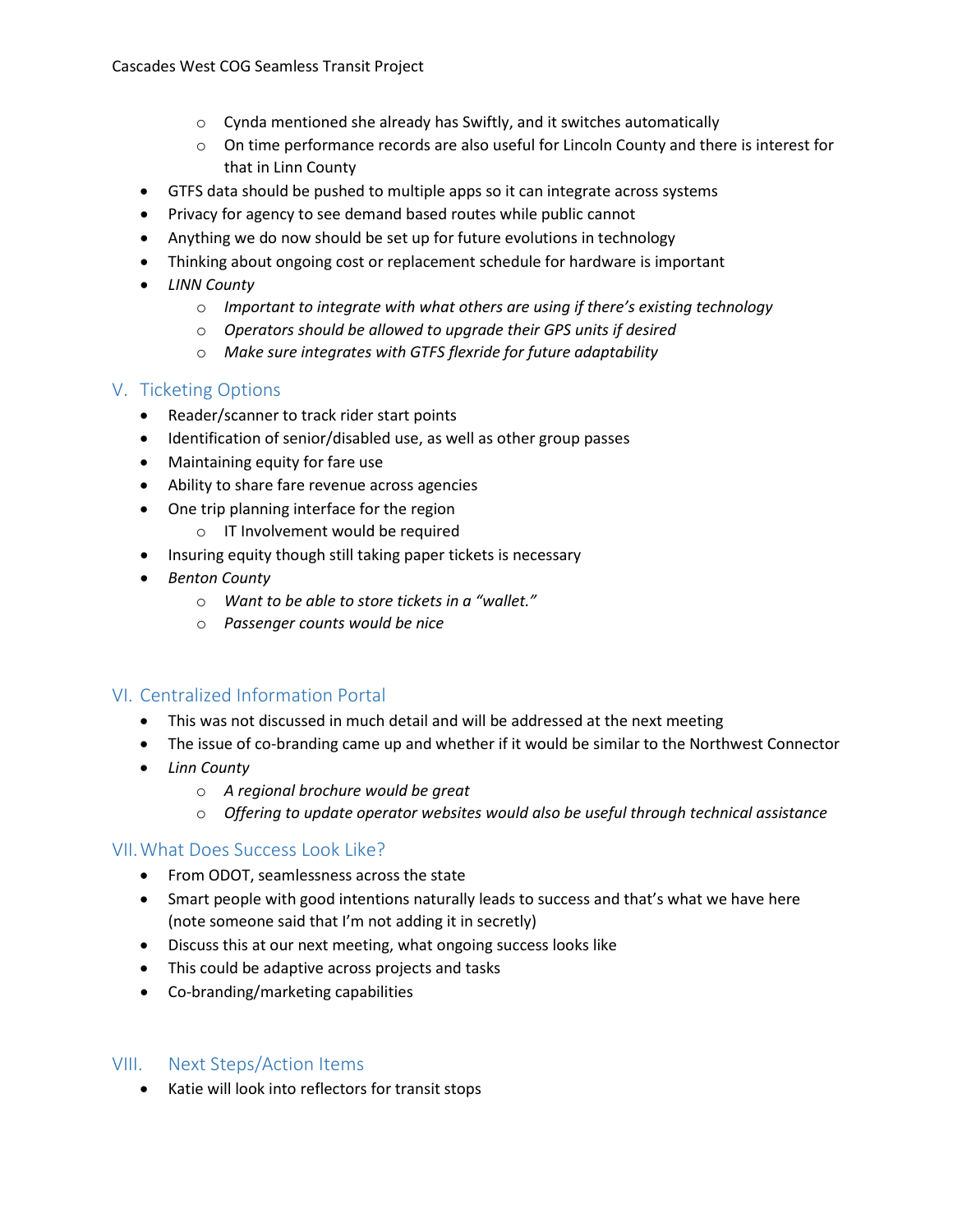- OCWCOG will begin sending the existing training schedule out monthly, at the beginning of the month
- Nick and Katie will follow up with those that couldn't attend
- The next meeting will be scheduled for January/February

Table of Interests